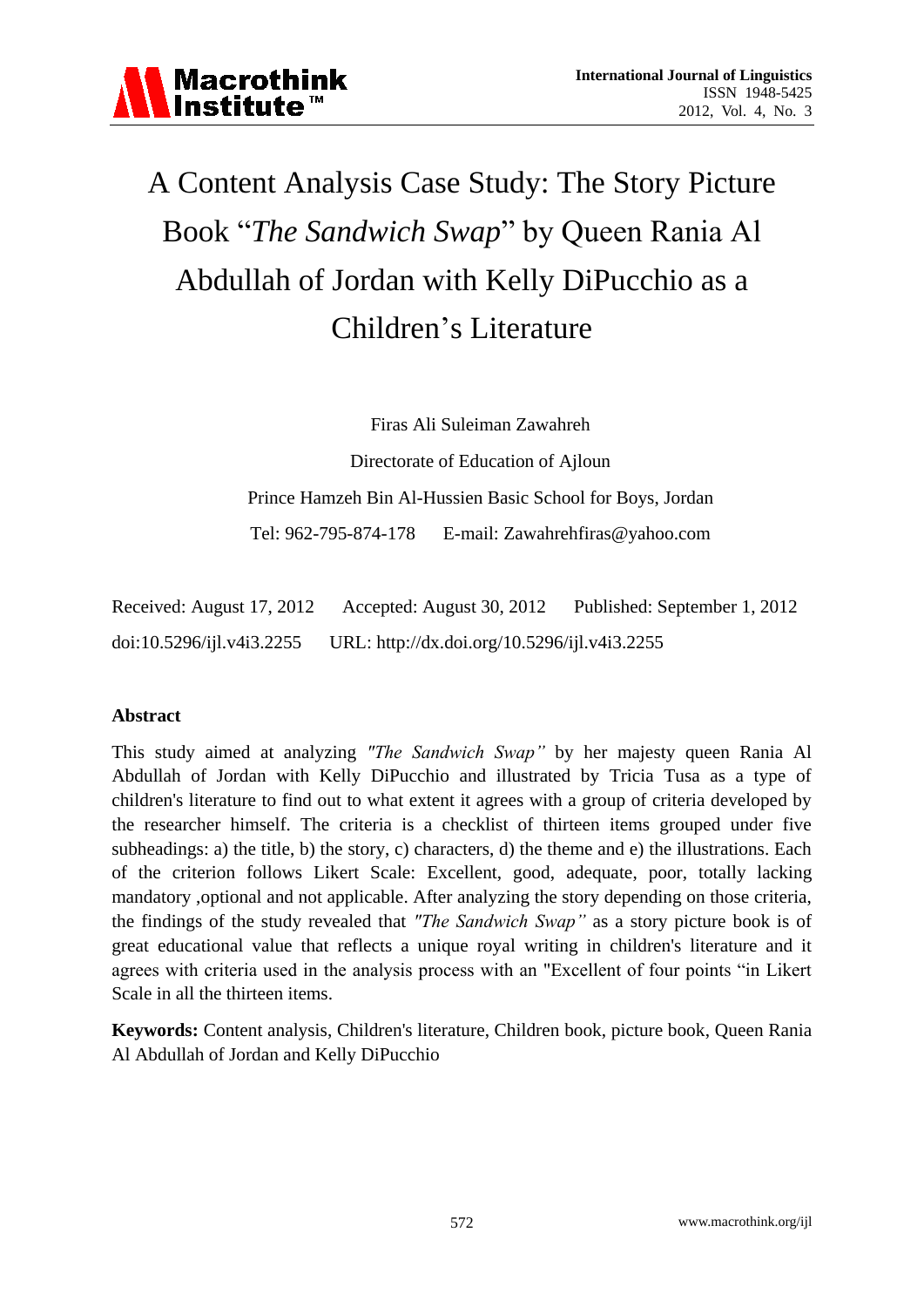

# **1. Introduction**

*"Books are humanity in print"*.

Barbara Tuchman (n.d.)

Wisdom, insight, pleasure, entertainment and being helpful are some of the good lessons that children can learn when they pass through a piece of children's Literature. Simply, they can know and learn more about different people from different countries in the world and that enlarges their understanding and concern of humanity as a deep concept. Children's picture book is not an exception as a type of that literature. Educationists see that Pictures books are useful in: First, promoting the core values that underpin the curriculum. Second, generating thoughtful debate on a range of issues. Third, providing ideal material to develop students' visual literacy. Fourth, helping them to achieve outcomes in the viewing mode of the learning area. Benson (n.d.) adds:

"I think any good literature, whether it's for children or for adults, will appeal to everybody. As far as children's literature goes, adults should be able to read it and enjoy it as much as a child would."

Hefflin and Barksdale-Ladd (2001) described children's literature as a "powerful medium through which children construct messages about their cultures and roles in society". Kramer (2012) explained that "Children's literature is the early foundation for our imagination, understanding of others, and the way we approach the world". That agrees with Thibault (n.d.) who sees that:

"Using children's literature, teachers can help their class through difficult situations, enable individual students to transcend their own challenges, and teach students to consider all viewpoints, respect differences, and become more self-aware. Two approach will help you get the most out of children's literature bibliotherapy, which uses books to help children deal with specific situations; and building critical literacy, the ability to consider various points of view"

[Kennedy](http://childrensbooks.about.com/bio/Elizabeth-Kennedy-5394.htm) (2012) defines picture book as "A book in which the illustrations are as important as (or even more important than) the words in telling the story. Picture books are generally 32 pages long. In picture books, there are illustrations on every page or on one of every pair of facing pages". She explains that the definition of "picture book" became more popular when Brian Selznick won the 2008 *[Caldecott Medal](http://childrensbooks.about.com/od/awardwinners/a/2008-Caldecott.htm)* for picture book illustrations for his book *[The](http://childrensbooks.about.com/od/middleschool/fr/hugo_cabret.htm)  [Invention of Hugo Cabret](http://childrensbooks.about.com/od/middleschool/fr/hugo_cabret.htm)*, a 525-page middle grade novel that told the story in a series of sequential illustrations along with Selznick's words.

## *1.1 Statement of the Problem*

As a matter of fact, children's literature is seen helpful and of great practical benefits in raising and teaching children in many ways: First, helping children develop the language skills listening, speaking, reading and writing. Second, opening up new worlds which enrich children's lives. Third, enhancing children's social skills. Fourth, improving hand-eye coordination and fifth, providing children with plenty of good fun and enjoyment.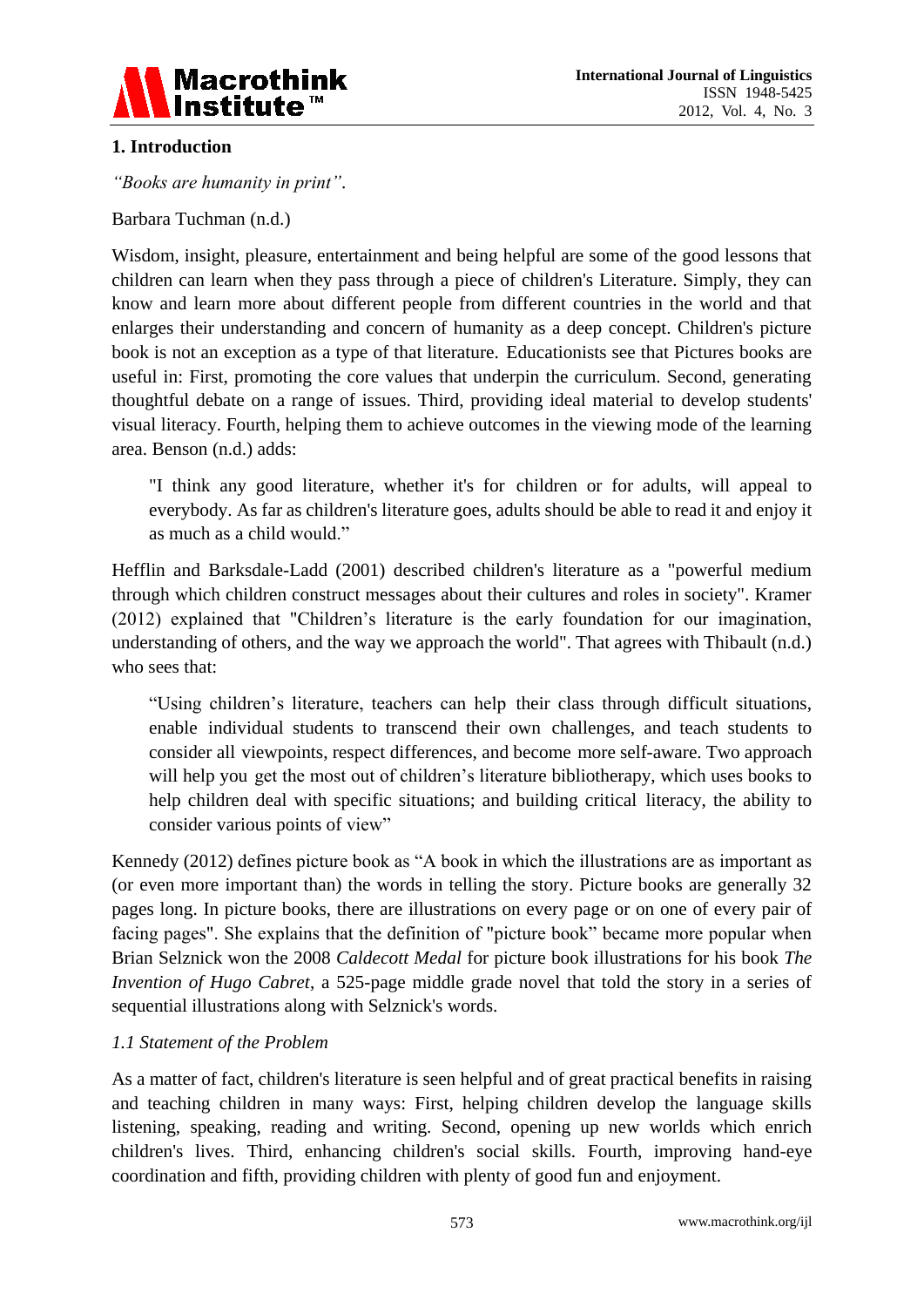

Calabrese (2010) explained that story pictures books are of great importance for many reasons: First, the illustrations of a picture book help children understand what they are reading and allow young readers to analyze the story. She sees that illustrations are helpful when children are having difficulty in two ways: a) figuring out the meaning of what they are reading .b) helping English learners comprehend the story. Second, they allow children to practice the sounds of language. So she sees that it is the parents' responsibility to introduce new and interesting words at every opportunity because the rhythm and rhyme in many picture books make for great read-aloud and children learn words more easily when they hear them spoken often. Third, the repetition in picture books allows a child to participate in the story because young readers get excited when they can anticipate a forthcoming line and children learn skills like phonemic awareness, phonics, comprehension and fluency. Fourth, picture books are multi-sensory, which aids a child's growing mind and stimulates their imagination because children hear the story, they see the illustrations, and smell and touch the pages. Fifth, picture books can be a useful tool for teaching the concept of cause and effect. Sixth, picture books help develop story sense. She sees that Children learn the beginning, middle and end of a story and can often relate to the age-appropriate issues and conflicts presented in a picture book. Seventh, picture books allow an entirely different, more interactive communication between parent and child because they allow parents to spend time talking with their children about the story, pictures and words and eighth picture books are fun and the key is to always make the reading experience fun and a time to look forward to.

His majesty King Abdullah II bin Al-Hussein of Jordan and her Majesty queen Rania of Jordan are well known for their humanitarian work and their efforts to make education accessible to more children who are deprived of education throughout their home country and the world. *"The Sandwich Swap"* can be seen as part of queen Rania's effort to encourage cross-cultural understanding amongst children.

The researcher thinks that it is of great importance to shed the light on the Story of the children's Picture Book "*The Sandwich Swap*" by queen Rania Al Abdullah of Jordan with Kelly DiPucchio to find out to what extent it agrees with a group of criteria developed by the researcher himself. Doing so, it will give and show a kind of focused look about this unique story as a type of children's literature.

## *1.2 Purpose of the Study*

This study aimed at analyzing the Story of the children's Picture Book "*The Sandwich Swap*" by queen Rania Al Abdullah of Jordan with Kelly DiPucchio as a type of children's literature to find out to what extent it agrees with a group of criteria developed by the researcher himself. ( Appendix A)

## *1.3 Significance of the Study*

*"The Sandwich Swap"* is a fruitful reminder and great encourager to embrace and appreciate differences between people by increasing awareness, sensitivity and opening hearts and minds. The significance of this study gains its importance from being that it sheds the light on a special unique experience in writing children's literature. Writing "The sandwich swap "is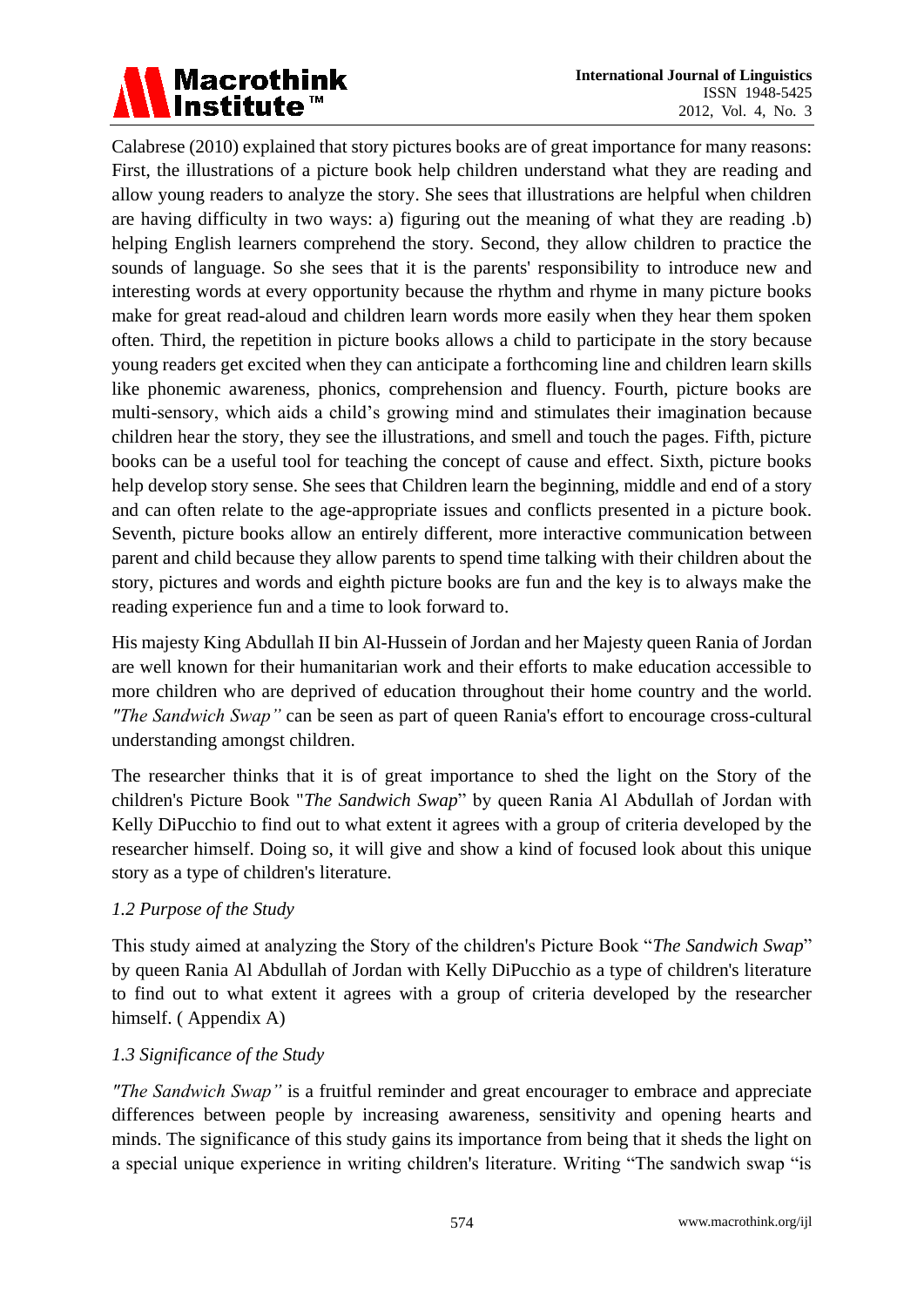

considered important and unique for many reasons: First, it was written by a queen, It was written by queen Rania Al Abdullah of Jordan and that reflects to what degree that children and teaching them is important, it reflects some of her humanitarian work and her efforts to make education accessible to more students. Second," The Sandwich swap" by queen Rania Al Abdullah of Jordan based on her real life experiences. Third, "The sandwich swap" by queen Rania Al Abdullah was written in English at the time it is considered a foreign language in Jordan which reflects a high quality of appreciation because writing literature in a foreign language is not an easy process, not to mention children's literature. Fourth, the importance of the theme of the *"The sandwich swap"* which is using what it is called "the skills of understanding and acceptance". Fifth, the idea of cooperation in authoring and writing *"The sandwich swap"* as a children's' literature. A cooperation between a queen, Rania Al Abdullah of Jordan, who writes for children based on her own experience and an author, Kelly DiPucchio, who is well known in being interested in children's writings.

#### *1.4 Questions of the Study*

This content analysis study attempts to answer the following question:

To what extent does *"The sandwich swap"* agree with the group of criteria of children's literature developed by the researcher? (Appendix A)

#### *1.5 Definition of Terms*

#### 1.5.1 Children's literature

Lynch-Brown & Tomlinson (2005) define children's literature as "good quality trade books for children from birth to adolescence, covering topics of relevance and interests to children of those ages, through prose and poetry, fiction and nonfiction".

#### 1.5.2 Children Book

[Odgers](http://suite101.com/profile.cfm/Sallyodgers) (2012) sees that there are two definitions of "a children's book". One is the popular definition, the other is the professional definition used by many people in the book industry: The popular definition is "A children's book is a book intended for children of primary (or elementary) school age" while the professional definition is "A children's book is a book intended specifically for any readers below the age of eighteen".

#### 1.5.3 Picture Book: Backes (n.d.) defined and explained that:

"Traditionally, picture books (also called "picture story books") are 32-page books for ages 4-8 (this age may vary slightly by publisher). Manuscripts are up to 1500 words, with 1000 words being the average length. Plots are simple (no sub-plots or complicated twists) with one main character who embodies the child's emotions, concerns and viewpoint. The illustrations (on every page or every other page) play as great a role as the text in telling the story. Occasionally a picture book will exceed 1500 words; this is usually geared toward the upper end of the age spectrum. Picture books cover a wide range of topics and styles".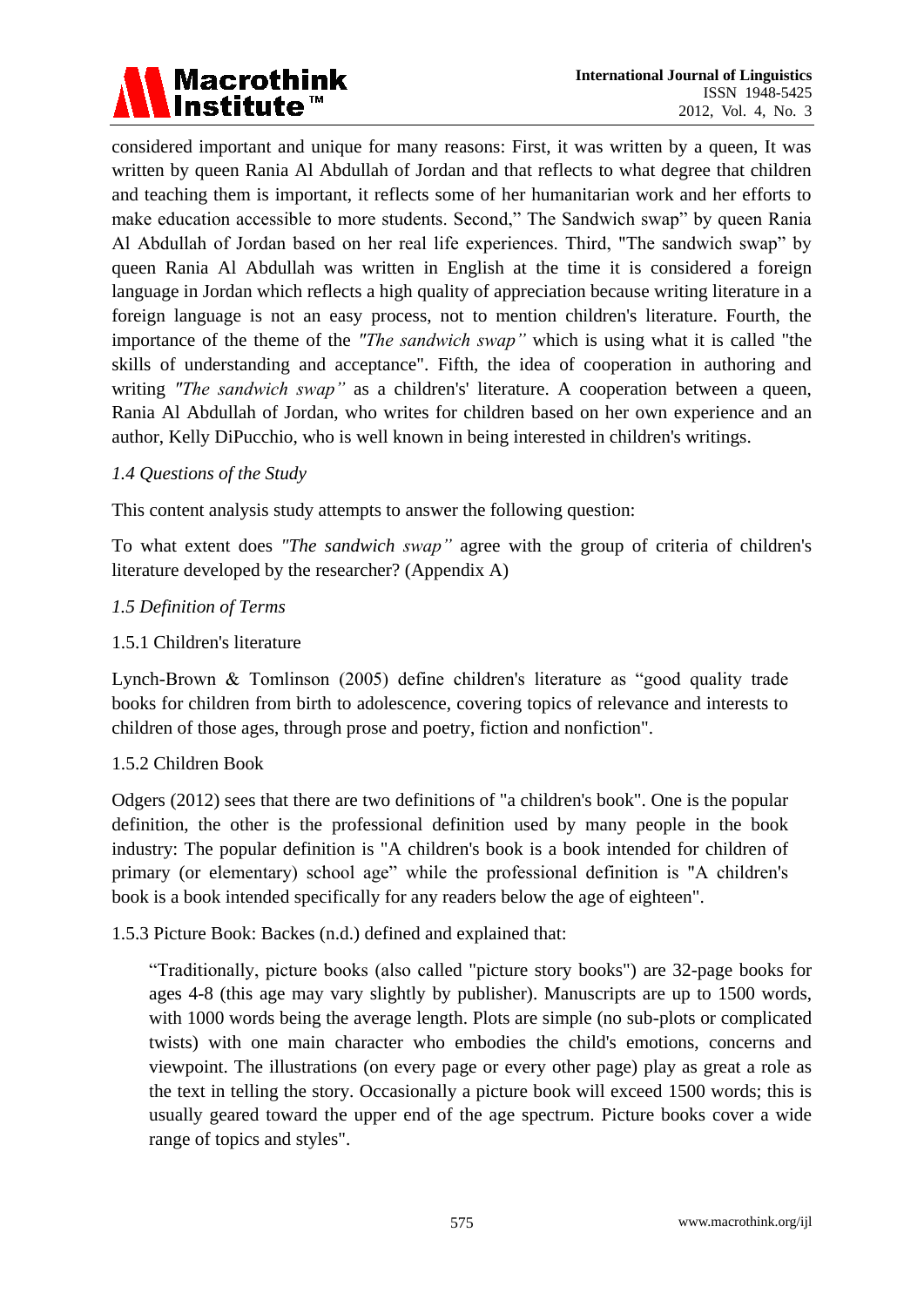

# **2. Background**

# *2.1 Content Analysis*

*"The analysis of the thing is not the thing itself"*

Aaron Allston (n.d.)

Bekkedal (1973) sees that Content analysis offers a sound approach to research on children's books because it is an objective, systematic, and quantitative method of describing content. He explained that the investigator can move away from subjective opinions based on recollections of individual titles to an objective description of the contents of a systematically selected group of books.

Holsti (1969) defined content analysis as "any technique for making inferences by objectively and systematically identifying specified characteristics of messages". While Berelson (1952) defined it as a systematic, replicable technique for compressing many words of text into fewer content categories based on explicit rules of coding.

Palmquist (1990) explained that there are two general categories of content analysis: conceptual analysis and relational analysis. a) Conceptual analysis: can be thought of as establishing the existence and frequency of concepts in a text. b) Relational analysis: it builds on conceptual analysis by examining the relationships among concepts in a text.

Content analysis process as a research technique is of Five stages: First, [Selecting content for](http://www.audiencedialogue.net/kya16a.html#s2)  [analysis .](http://www.audiencedialogue.net/kya16a.html#s2)Second, Units of content. Third, [Preparing content for coding. Fourth, coding the](http://www.audiencedialogue.net/kya16b.html#s4)  [content. Fifth, counting and weighting and sixth, drawing conclusions. K](http://www.audiencedialogue.net/kya16b.html#s4)rippendorff (cited in Stemler (2001) ) insisted that six in chain questions are answered in content analysis when it is used as a research technique: which data are analyzed?, how are they defined?, what is the population from which they are drawn?, what is the context relative to which the data are analyzed?, what are the boundaries of the analysis? and finally, what is the target of the inferences?

Berelson (1952) suggested group of possibilities for the uses of content analysis: First, revealing international differences in communication content. Second, detecting the existence of propaganda. Third, identifying the intentions, focus or communication trends of an individual, group or institution. Fourth, describing attitudinal and behavioral responses to communications and Fifth, determining psychological or emotional state of persons or groups

Palmquist (1990) insisted that content analysis is of four advantages: It looks directly at communication via text or transcripts and hence gets at the central aspect of social interaction, it can allow for both quantitative and qualitative operations, it can provide valuable historical and cultural insights overtime through analysis of text and it allows a closeness to text which can alternate between specific categories and relationship and also statistically analyzes the coded form of the text and it can be used to interpret texts for purpose such as the development of expert system. In contrast, he showed that content analysis is of four disadvantages: First, it can be extremely time consuming. Second, it subject to increase errors. Third, it is inherently reductive and fourth it can be difficult to automater computerize.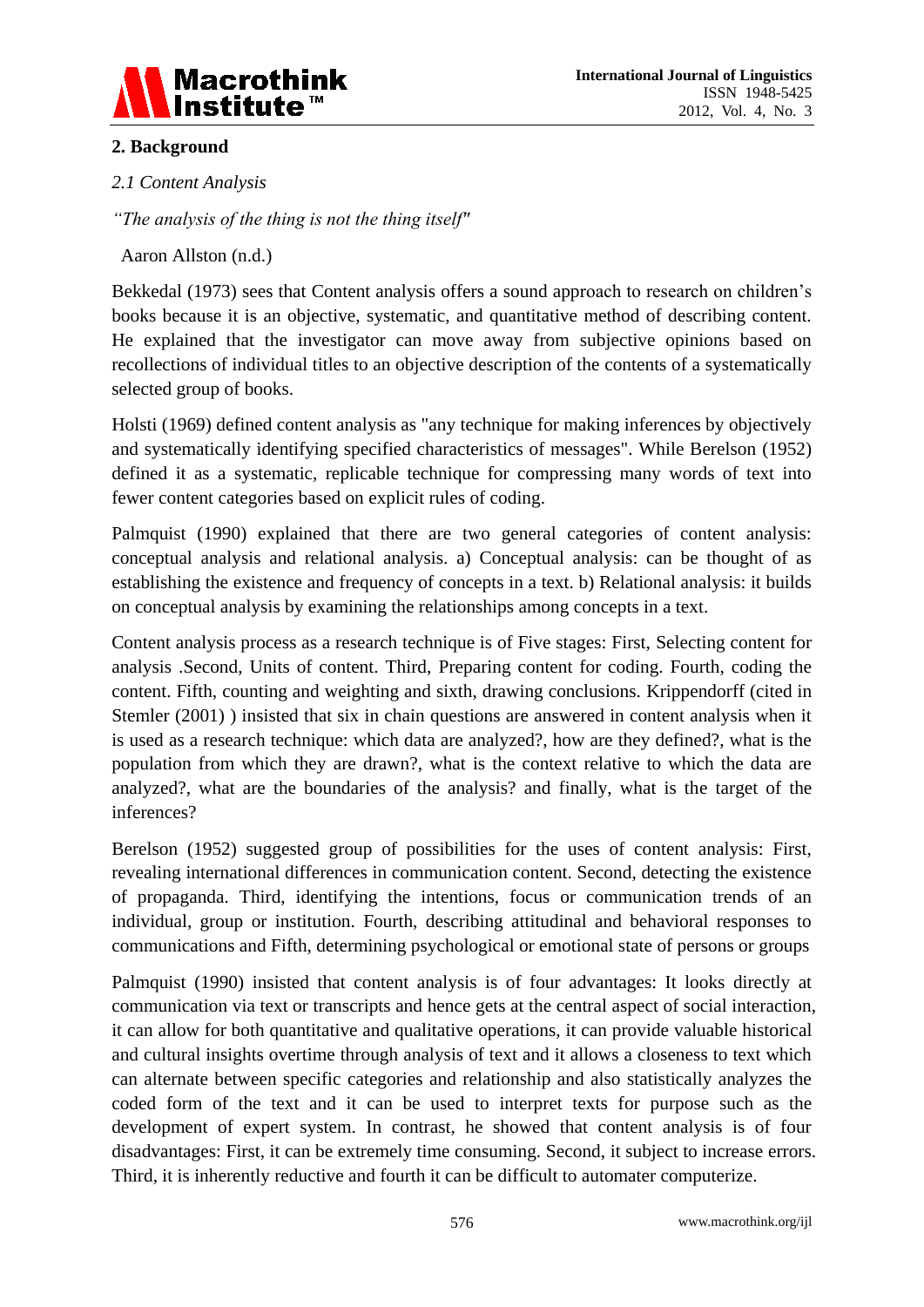

# *2.2* "*The Sandwich Swap*"

*["The Sandwich Swap"](http://en.wikipedia.org/w/index.php?title=The_Sandwich_Swap&action=edit&redlink=1)* is a story picture book based on her majesty queen Rania Al Abdullah of Jordan nursery-school experiences .The book was co-authored by queen Rania and Kelly DiPucchio. It was illustrated by Tricia Tusa. The age of reading level of this books is three and up. It is of 32 pages with dimensions of 8.9 x 0.5 x 11.3 inches and one pounds Shipping Weight. The book was published by Hyperion Book CH in April 20, 2010 and won multiple awards including the National School of Character Award. It is a picture book that is appropriate for children ages three and up and could be used in the Pre-K early elementary classroom to discuss and point out the importance of cultural differences and how it is worthwhile to appreciate and respect diversity and the uniqueness of cultures of others. The story is of effective important messages: a) students, as a human beings, do not have to do and like the things their close friends do. b) They must not give a chance to the small things get to them. c) They must not be afraid to try new things.

The events of *["The Sandwich Swap"](http://en.wikipedia.org/w/index.php?title=The_Sandwich_Swap&action=edit&redlink=1)* as a story are summarized as the following: Two very close friends who do everything together but they found themselves that they eat different food at the day lunch. Although they did not taste each other's food, They discovered that they disliked each other's lunches and ended up not friends anymore. But After being given themselves a chance to try each other's sandwich, they liked each other's and became close friends again.



The main cover of "*The sandwich Swap*" by her majesty queen Rania Al Abdullah of Jordan with Kelly DiPucchio and illustrated by Tricia Tusa.

## **3. Review of Related Literature**

*"Literature is analysis after the event".*

Doris Lessing ( n.d.)

Reviewing literature, we cannot escape noticing that studies conducted about children's literature are many and rich. Those done about pictures books content analysis are not exceptions. Following are some of those international and local studies presented chronologically.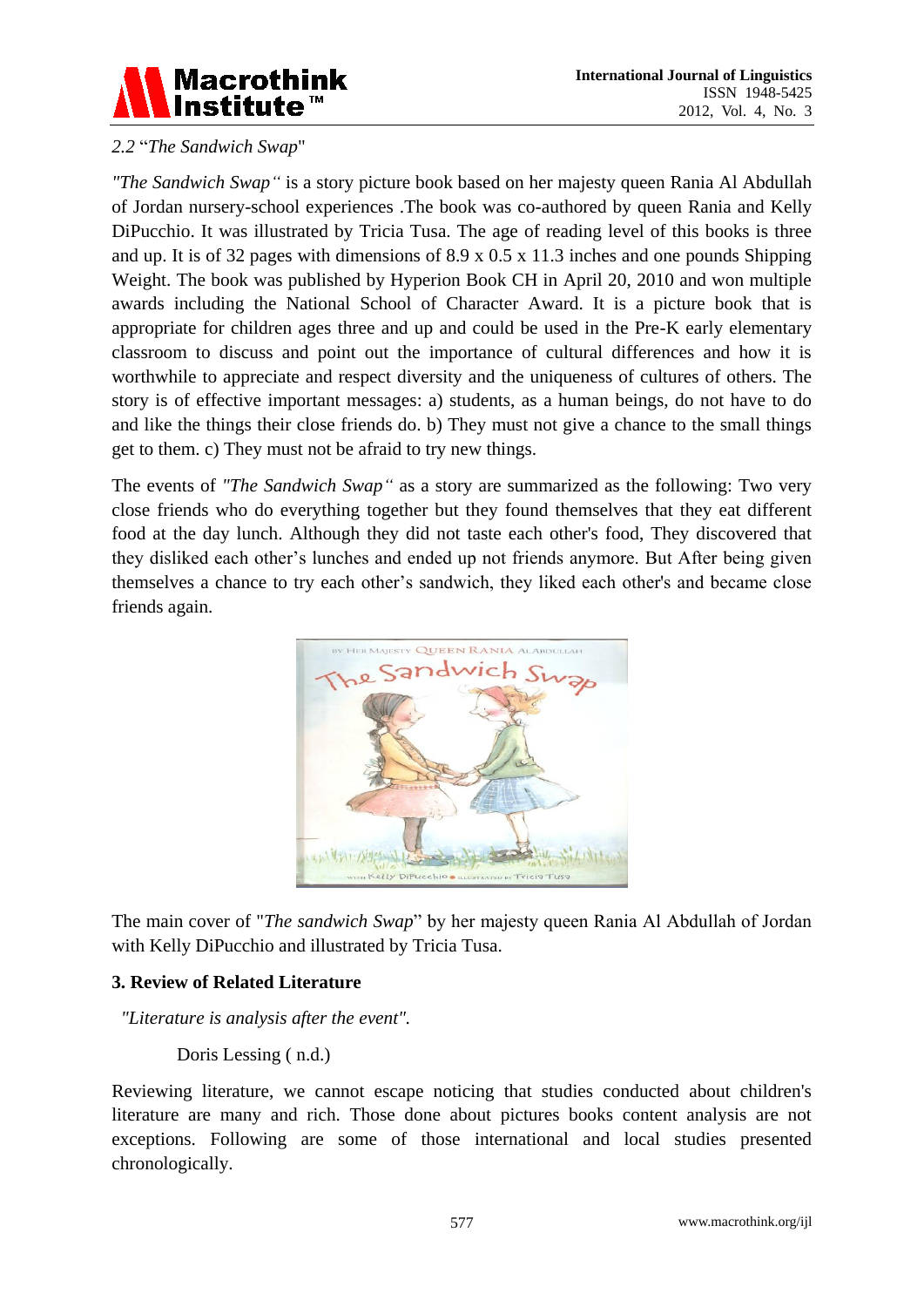

# *3.1 International Studies*

Grauerholz and Pescosolido (1989) selected 2216 children's books from the children's catalog which contained an extensive list of titles and is used in assisting librarians in purchasing books for their library collections. The researchers studied if males and, or females were present in the title, the gender and type of central character (e.g., adult, child, animal), and the gender of the author. After that, they established ratios (males to females) using the number of books mentioning males and females and their character role such as the central or secondary character. The results of the study showed the following: First, there were unequal representations between males and females. Second, a more egalitarian representation in the titles and central roles between males and females. Third, males became more prevalent over time when stories focused only on adults or animals.

Gooden and Gooden (2001) used 83 notable children's books obtained from the American Library Association to investigate gender representations in titles, central characters, and illustrations between 1995 through 1999. The researchers found: First, an increase in females who were the central characters over this period. Second, gender stereotypes decreased slightly and stereotypical images were prevalent in the illustrations. Fourth, males were often depicted alone within illustrations compared to females.

Hamilton, Anderson, Broadus, and Young (2006) did a research to study gender representations, character behaviors, settings, personality, and gender of authors. Some results were found as the following: First, males were two times as likely to be the central character and appear in the title of the story and they were depicted more often in illustrations than females. Second, females were portrayed as more nurturing and located inside a home or other building more often than males. Third, the types of jobs held by male and female characters were stereotypical.

Fitzpatrick and McPherson (2010) studied Coloring books as cultural object in children's books. They found that male characters were more prevalent in coloring books than female characters. In addition, they found that 44% of male and 58% of female characters displayed stereotypical gendered behavior. Finally, they found that 53% of male characters engaged in gender-neutral behaviors compared to 36% of female characters.

## *3.2 Local Studies*

Up to the best knowledge of the researcher, only a limited amount of research has been done in content analysis about children's literature and stories children's books in Jordan. In contrast, the researcher found that most of the content analysis studies conducted in Jordan were done on EFL textbooks such as *AMRA* textbooks, *PETRA* textbooks and *Action Pack* textbooks.

Al-jarrah (1987) conducted a study on *PERTA* series of fifth and sixth grade in Jordan. The results of the study revealed that; First, *PETRA* textbooks are good and effective concerning rationale, objectives. Second , *PETRA* textbooks are good and effective concerning language skills, vocabulary, grammar, content, methods of teaching and technical factors**.**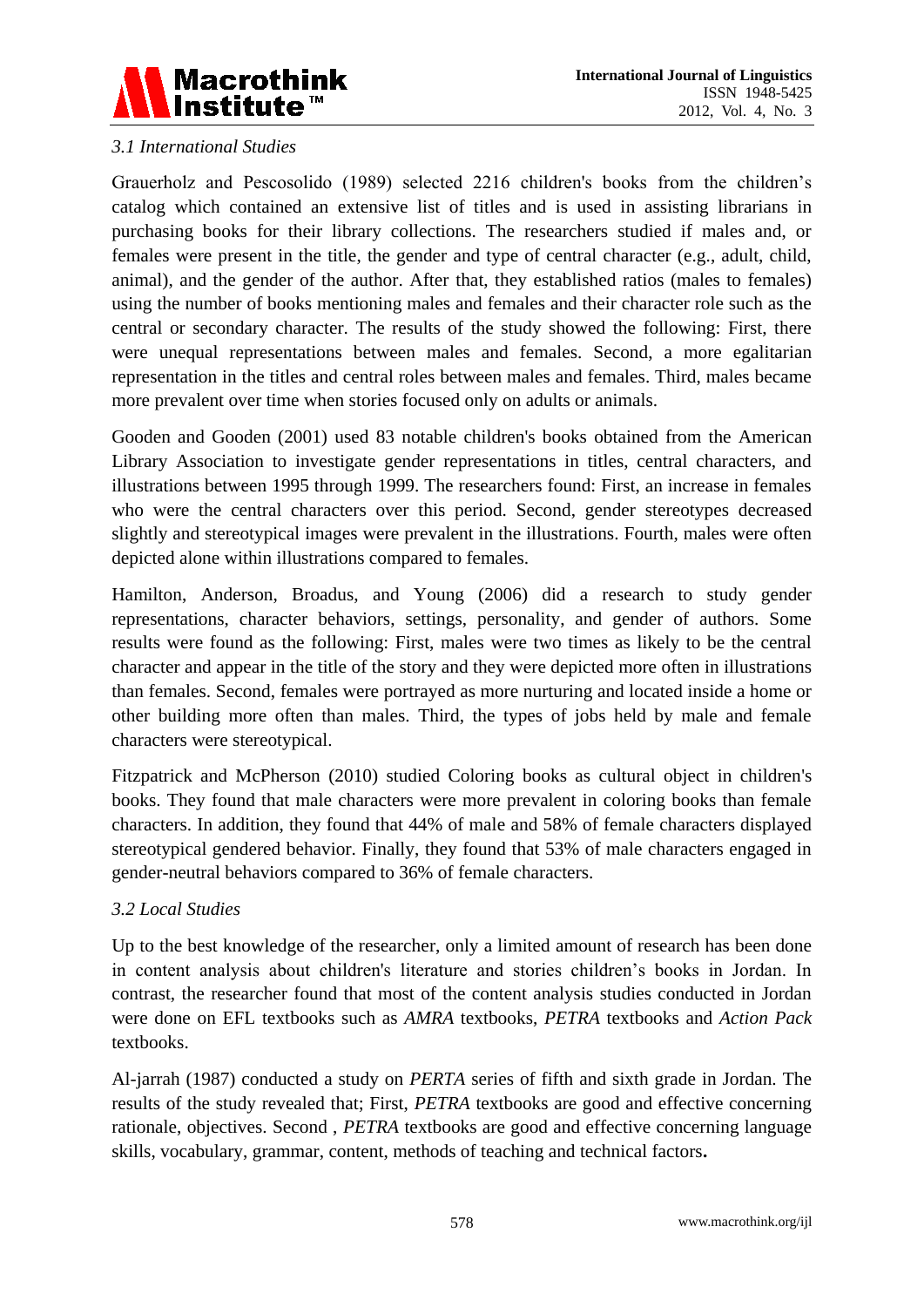

El-Mostafa (1988) evaluated *PETRA* textbooks of seventh grade in Jordan. The results of the revealed that: First, there are significant differences of male and female teachers to the subscales, rationale, vocabulary and structure. Second, there are significant differences between the responses of female and male students to vocabulary and structure.

Al-marzouq (1992) analyzed *The New English for Nurses* textbook used in the nursing stream in Jordan for the second secondary class. The findings revealed that the objectives and the vocabulary are suitable for communication in hospital.

Al-Qudah (1997) studied the English material of agriculture of twelfth grade of agriculture stream in Jordan. The findings of the study proved that vocabulary items were chosen are suitable for the communication in the field of agriculture.

Al-Momani ( 1998) conducted a study *AMRA* textbooks of first and second secondary class in Jordan. The findings of the study showed that: First, the objectives of the textbooks were based on teaching English for communication and they are satisfied for students' needs. Second, the vocabulary items were chosen to match the students' level to facilitate communication. Third, the sequenced grammar and the structural functions of the textbooks were selected to fit the students' backgrounds.

Magableh (2000) analyzed the textbook of the functional English language of first commercial secondary class. The study showed a kind of lack of colures, grammar, role-play, punctuation, spelling, phonetic transcription of the vocabulary, tests, visual aids and dialogues.

Ababneh (2007) analyzed the content of *Jordan Opportunities* of tenth grade students and investigated the teachers' and supervisors' perspectives concerning that content. The study revealed that the new vocabulary items are distributed through the modules of the textbook.

# **4. Methodology**

## *4.1 Criteria of Analysis*

The researcher used a list of criteria of thirteen items grouped under five subheadings: a) the title, b) the story, c) characters, d) the theme, and e) the illustrations. (Appendix A)

## *4.2* Units of Analysis

The researcher used the story *"The Sandwich Swap"* as the unit of analysis.

## *4.3* Data Analysis

The researcher used a list of criteria concerning evaluating stories pictures books. The criteria of thirteen items grouped under five subheadings: a) the title, b) the story, c) characters, d) the theme, and e) the illustrations. Each of the criterion follows Likert Scale: Excellent (4),good (3), adequate (2),poor (1),totally lacking (0),mandatory (m),optional (O) and not applicable (n).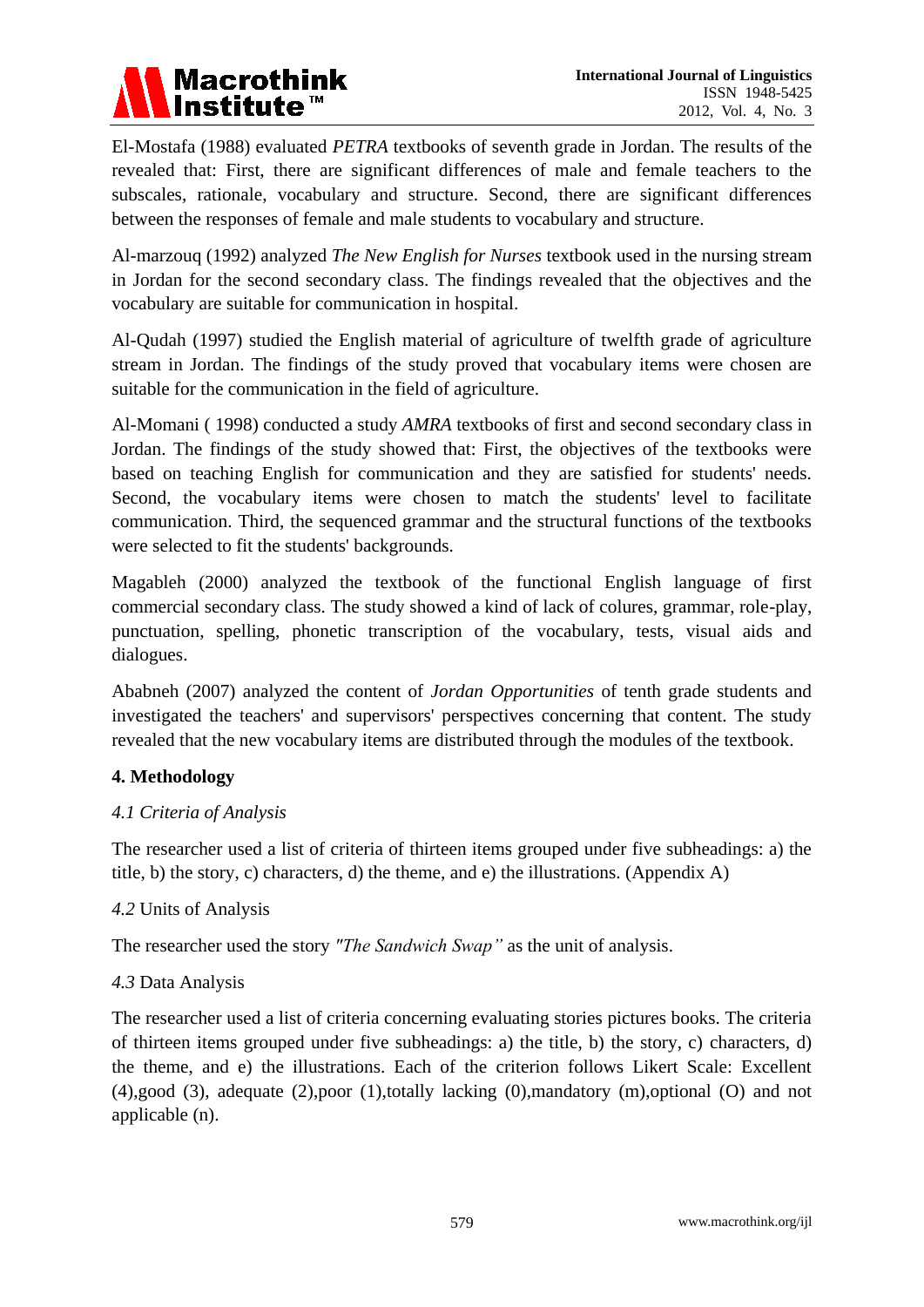

# **5. Findings and Discussion of Results of the Study**

To answer the question of the study, the researcher analyzed the story *"The Sandwich Swap"* as a unit of analysis depending on a checklist of assessment of thirteen items grouped under five subheadings: a) the title, b) the story, c) characters, d) the theme and e) the illustrations. The findings of the analysis of the study are presented in checklist (1).

Checklist (1). The findings of the analysis of the study

| <b>Assessing children's Literature</b> |               |         |              |            |                      |               |              |                  |
|----------------------------------------|---------------|---------|--------------|------------|----------------------|---------------|--------------|------------------|
| checklist                              |               |         |              |            |                      |               |              |                  |
| "The Sandwich Swap" By                 |               |         |              |            |                      |               |              |                  |
| Queen Rania Al Abdullah of             |               |         |              |            |                      |               |              |                  |
| Jordan with Kelly DiPucchio.           | Excellent (4) | Good(3) | Adequate (2) | Poor $(1)$ | Lacking (<br>Totally | Mandatory     | Optional (o) | Applicable (n)   |
|                                        |               |         |              |            |                      | $\widehat{a}$ |              | $\sum_{i=1}^{n}$ |
| A. The title :                         |               |         |              |            |                      |               |              |                  |
| 1-The title is unambiguous,            |               |         |              |            |                      |               |              |                  |
| appropriate and clear without a play   |               |         |              |            |                      |               |              |                  |
| on words.                              |               |         |              |            |                      |               |              |                  |
| 2- The title is semantically           | $\sqrt{}$     |         |              |            |                      |               |              |                  |
| attractive.                            |               |         |              |            |                      |               |              |                  |
|                                        |               |         |              |            |                      |               |              |                  |
| <b>B.</b> The story:                   |               |         |              |            |                      |               |              |                  |
| 1-The story is suspenseful.            |               |         |              |            |                      |               |              |                  |
|                                        | v             |         |              |            |                      |               |              |                  |
|                                        |               |         |              |            |                      |               |              |                  |
|                                        |               |         |              |            |                      |               |              |                  |
| 2-The story is appropriate for         |               |         |              |            |                      |               |              |                  |
| the children's age that written to.    |               |         |              |            |                      |               |              |                  |
|                                        |               |         |              |            |                      |               |              |                  |
| 3-The story encourages positive        | $\sqrt{}$     |         |              |            |                      |               |              |                  |
| dialogues.                             |               |         |              |            |                      |               |              |                  |
|                                        |               |         |              |            |                      |               |              |                  |
| 4 -The story has a happy               | $\sqrt{}$     |         |              |            |                      |               |              |                  |
| positive end.                          |               |         |              |            |                      |               |              |                  |
| C. Characters:                         |               |         |              |            |                      |               |              |                  |
| 1-The characters of the story are      |               |         |              |            |                      |               |              |                  |
| described fully.                       |               |         |              |            |                      |               |              |                  |
|                                        | $\sqrt{}$     |         |              |            |                      |               |              |                  |
|                                        |               |         |              |            |                      |               |              |                  |
| 2-The main characters of the           | $\sqrt{}$     |         |              |            |                      |               |              |                  |
| story represent people from            |               |         |              |            |                      |               |              |                  |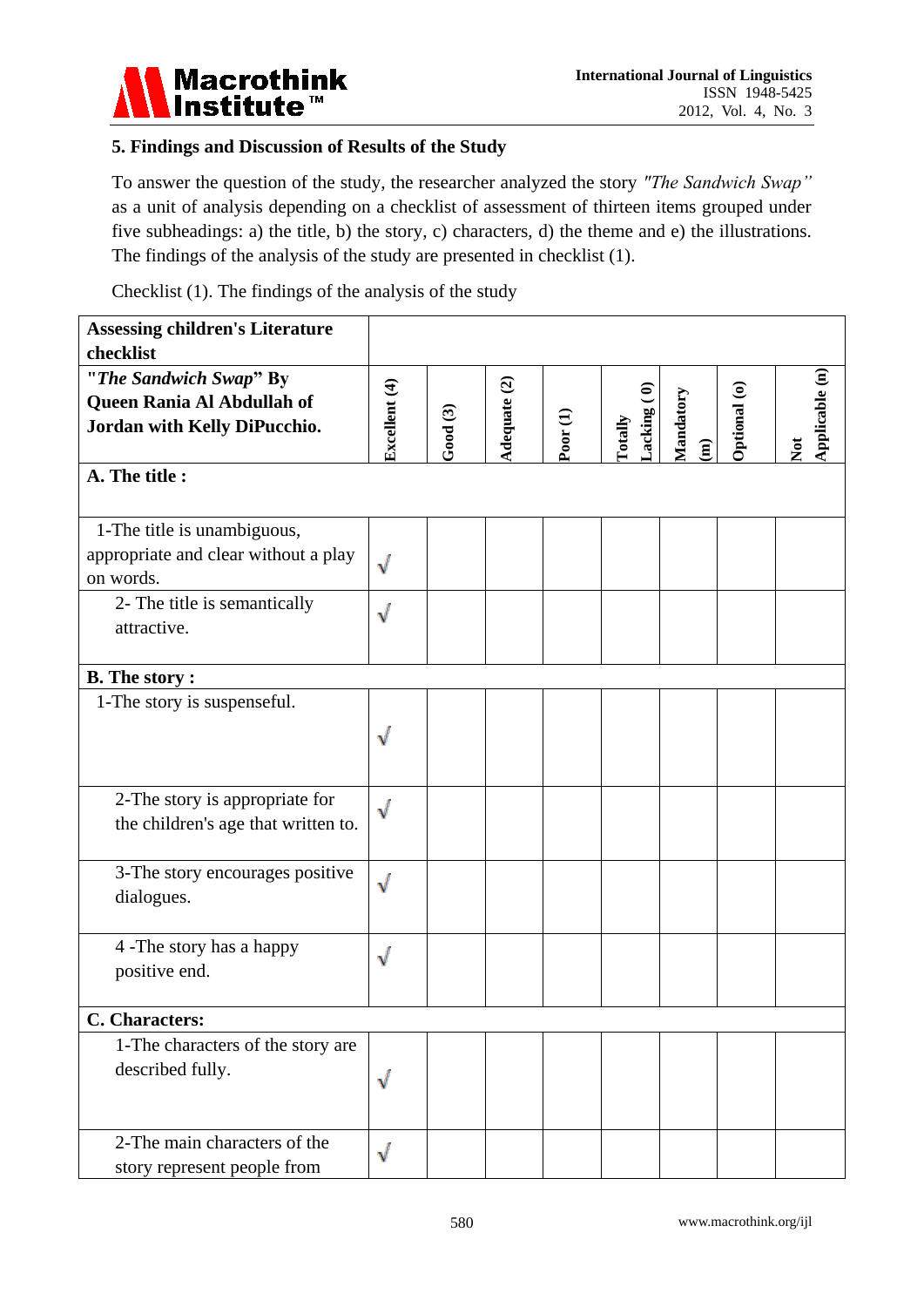

| different cultures and                                                         |  |  |  |  |  |  |  |  |
|--------------------------------------------------------------------------------|--|--|--|--|--|--|--|--|
| backgrounds                                                                    |  |  |  |  |  |  |  |  |
| D. Theme:                                                                      |  |  |  |  |  |  |  |  |
| 1-The story has a main theme.                                                  |  |  |  |  |  |  |  |  |
|                                                                                |  |  |  |  |  |  |  |  |
| 2 - The story has a lesson to be<br>learned.                                   |  |  |  |  |  |  |  |  |
| 3-The story has a positive<br>message about human<br>differences.              |  |  |  |  |  |  |  |  |
| 4-The story encourages<br>understanding of our society<br>diversity and world. |  |  |  |  |  |  |  |  |
| <b>E. Illustrations:</b>                                                       |  |  |  |  |  |  |  |  |
| 1- Illustrations are appropriate.                                              |  |  |  |  |  |  |  |  |

Checklist (1) shows the findings of the analysis of *"The Sandwich Swap"* as follows:

## **A. The title**

First, regarding the criteria "The title is unambiguous, appropriate and clear without a play on words", The analysis shows that the title of the story is excellent for being unambiguous, appropriate and clear for many reasons: (a) it is easy to remember.(b) it is not too long and (c) it is not complicated. simply, there is no "a play on words".

Second, about the criteria "The title is semantically attractive", the analysis shows that the title of the story is excellent in being attractive semantically for many reasons: First, it is very easy to pronounce. Second, it is an "event" or "activity ".Third, it is a popular expression, fourth, it is direct and without a hidden meaning and fifth, it is memorable for being connected to the story itself.

## **B. The story**

Regarding the results concerning the four criteria related to the subheading "The story"the analysis shows the following:

First, The story is excellent in being suspenseful. In Fact, group of issues labeled the story like that: a) The short sentences make the events seem to move faster. b) The good organization where a clear beginning, middle, and ending. c) The topic development that used descriptive language enough information and to satisfy the readers and d) Sentence structure which is rich in a variety of sentence types and lengths that added to the flow of the story.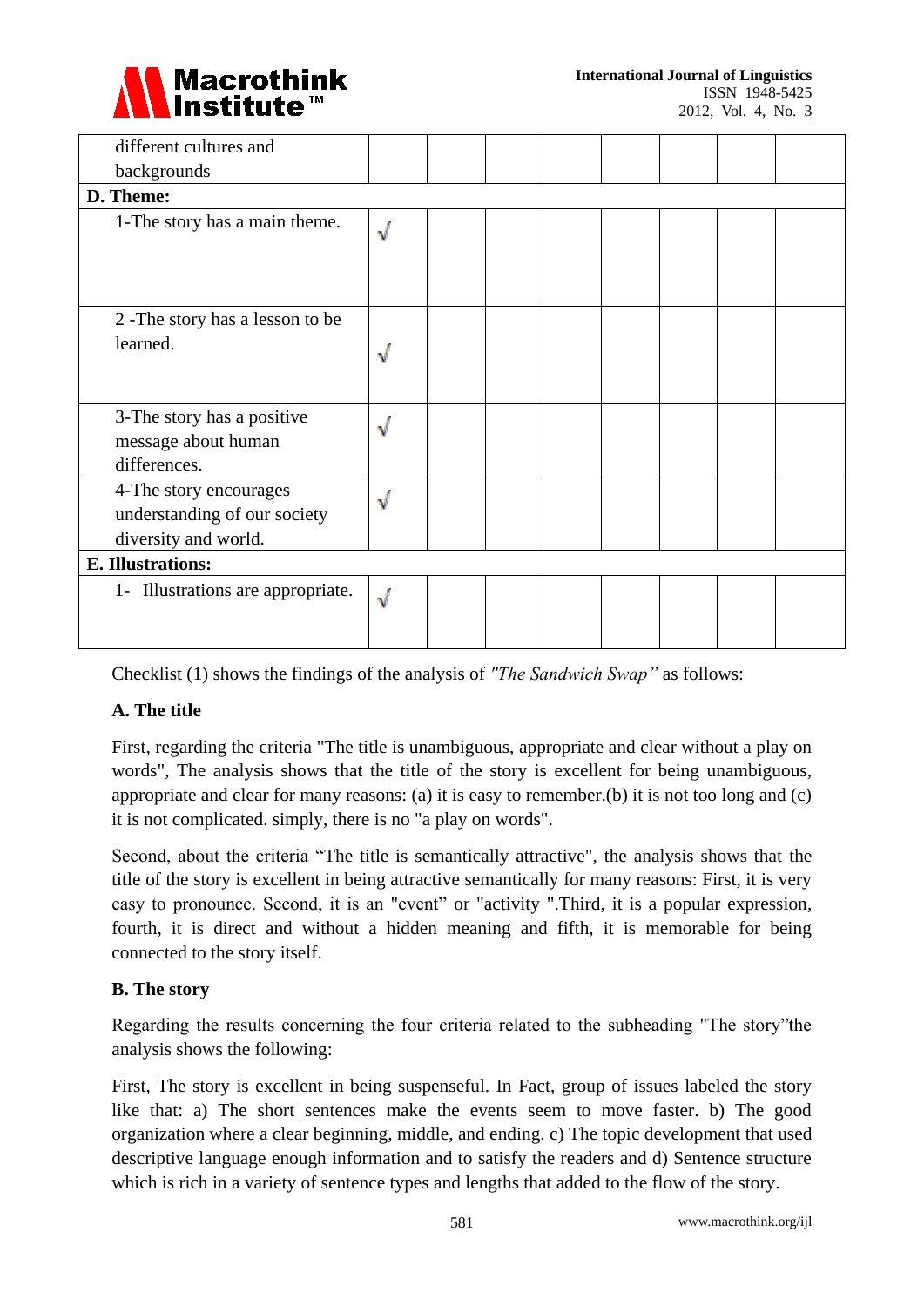

Second, The story is appropriate for the children's age that written to. Syntax, grammar, pictures and word usage makes the story easy to read for children of the age for which it is written.

Third, the story does encourage positive dialogues. An example of that the following dialogue between main characters Lily and Salma found in the story:

"Finally, Lily got up the courage to speak.

"Would you like to try a bite of my peanut butter and jelly?"

Salma grinned."Sure. Why not? Would you like to try my hummus and Pita?"

Lily laughed." I'd like that."

"On the count of three?"

"Okay. On the count of three

1…….2 …….3!

"Hey, this is *delicious* !"

"And this *heavenly*!"

The girls giggled.

And hugged.

And traded sandwiches".

The researcher thinks that the dialogue displays the respect for the children's intelligence, understanding, abilities and appreciations in dialogue.

Fourth, the story is excellent for having a happy end. Educationists see that those stories with happy end are usually more successful in carrying the positive message that they were written for. The girls agreed to try each other food and when they did that they discovered that their food are delicious and heavenly.

#### **C. Characters**

First, regarding the criteria "The characters of the story are described fully", the analysis shows that the story is excellent in describing the main characters lily and Salma. It fully explained everything about them in the first pages and by pictures as follows:

"Salma and lily were best friends at school.

They draw pictures together.

The played on the swings together.

They jumped rope together.

And they ate their lunches together.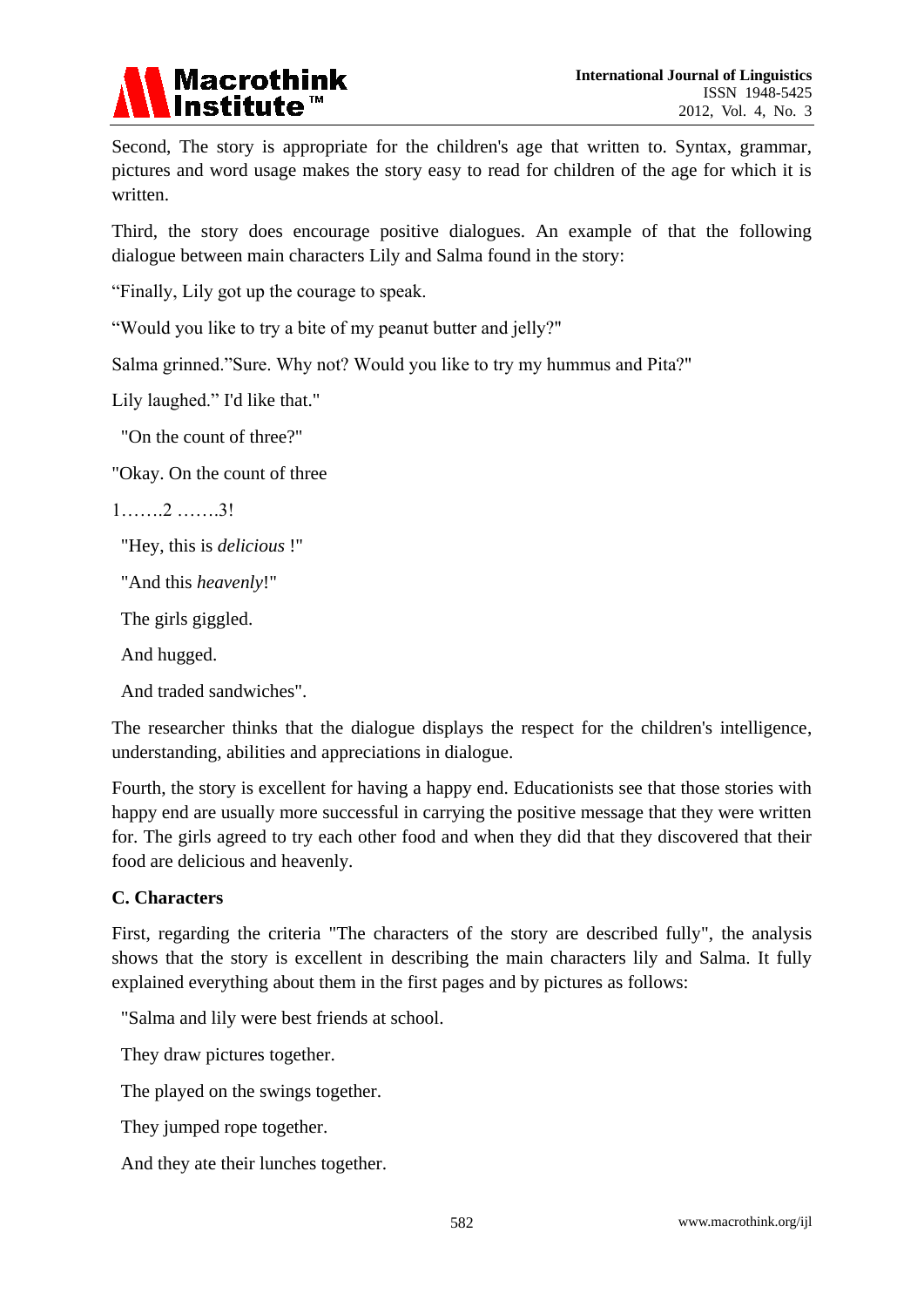

But just what they ate was a little different.

Lily ate a peanut and jelly sandwich everyday for lunch.

Salma ate a hummus and pita sandwich every day for lunch."

Second, about the second criteria "The main characters of the story represent people from different cultures and backgrounds", the analysis shows that the story is excellent in showing that the main characters of the story represent people from different cultures and backgrounds. In fact, that issue is cleverly shown by two ways: a) By using names: Salma is an Arab public name. In contrast, Lily is not. It is more popular in west. b)Using pictures: an example of that is the picture of the special event for the whole school where children's counties are presented by flags.

# **D. Theme**

Regarding the results concerning the four criteria related to the subheading "Theme" the analysis shows the following:

First, The story has an excellent main theme: embracing and respecting the diversity of others especially those who come from different cultural backgrounds. Simply, we can like the same things. At the same time we can also like things that are different. what we need for that are just tolerance, understanding and expanding our horizons. Second, usually excellent theme is a result of good lesson .Sandwich swap teaches young children group of things: a) They learn empathy and the importance of putting differences aside in order to create the possibility of learning something new about the others and about ourselves. b) As human beings, we do not have to do and like the single little things our best friends do. c) We should not let unimportant things get to us and d) We should not be afraid to try something new.

About the Third and fourth criterion , The story has an excellent positive message about human differences. We are different but we are still human beings. We must respect the others to give them the chance to respect us. In that way, The story promotes understanding of our society diversity and world

## **E. Illustrations**

Illustrations in children's literature are of great importance for many reasons: First, accentuating the cognitive function. Second, matching the feeling established by the text. Third, sharpening the children's perception. Fourth, stimulating children's imagination. Fifth, increasing their observation sense. Sixth, giving children a sense of personal identity and an awareness of their cultural heritage and seventh, eliminating stereotypes and correct wrong cultural notions.

Concerning the criteria of illustrations, the analysis of the story shows that illustrations are excellent For many reasons: First, The main cover picture conveys and summarizes the main theme and the lesson taught by the story. Second, The appropriateness of the number of the whole illustrations. Third, The appropriateness of the size of illustrations. Fourth, the use of color that suits the words and fifth, the colors of pictures that helps in showing diversity. All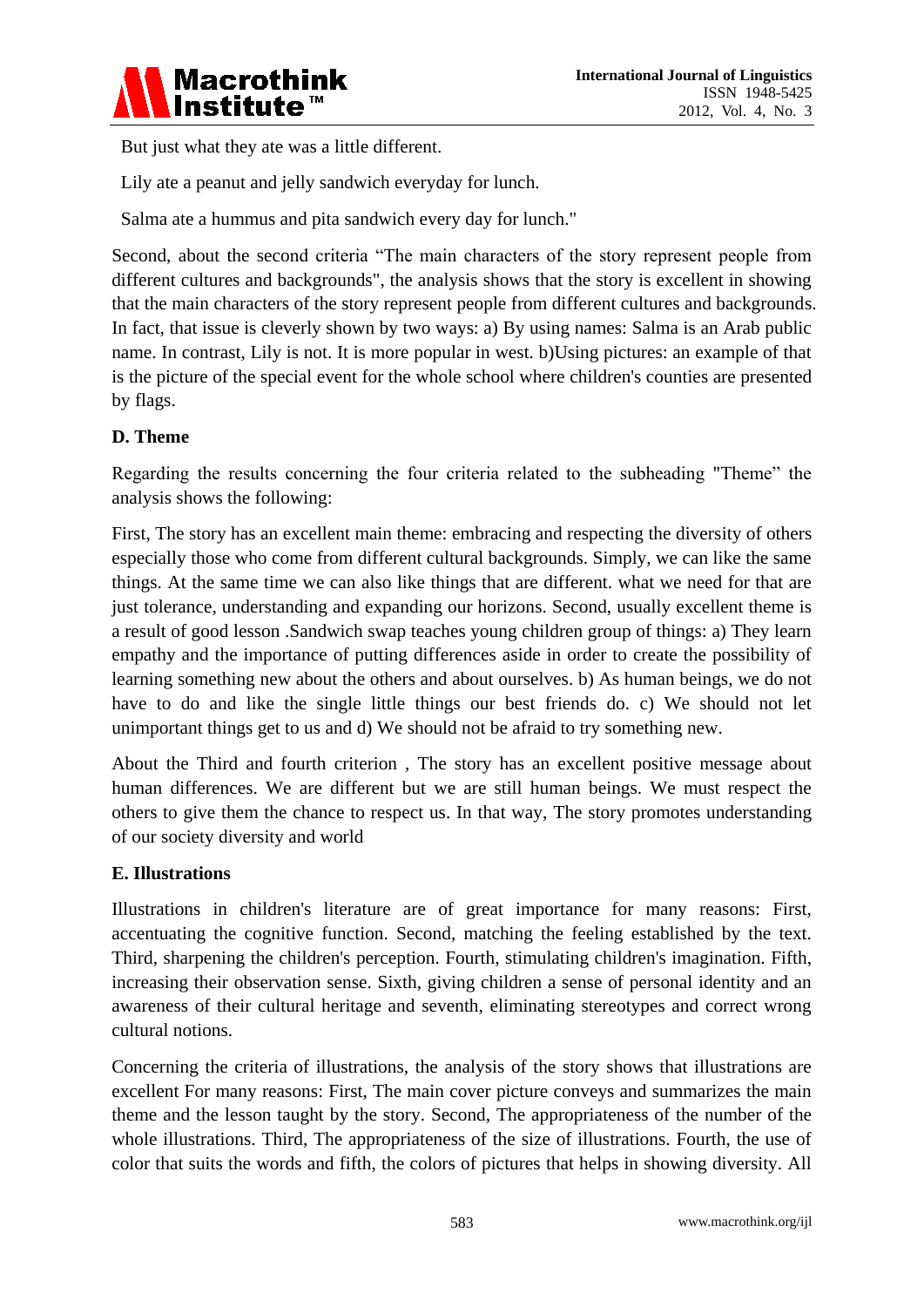

of these attract the children's eyes as the primary intended audience and convey the theme and mood as the rest of the story.

#### **6. Conclusion**

It can be concluded that *"The Sandwich Swap"* as a story picture book is of great educational value that reflects a unique royal writing in children's literature dependent her majesty queen Rania Al Abdullah of Jordan nursery-school experiences. The presentation of the text is rich in clarity, accuracy, interesting pictures and words. The story agreed with criteria used by the researcher in the analysis process with an "Excellent of four points" in Likert Scale in all the thirteen items.

#### **7. Recommendations**

In the light of the results of the study, the researcher recommends the following: First, conducting studies on children's literature in Jordan taking into consideration that *"The Sandwich Swap"* is an important unique part in this literature. Second, schools, nurseries and kindergartens should make use of this story in teaching English as a foreign language in Jordan. Third, public libraries, school libraries and university libraries should have copies of this story to give pupils, students, teachers, TEFLERS and researcher a chance to make use of it.

#### **References**

Aaron Allston. (n.d.). BrainyQuote.com. [Online] Available: http://www.brainyquote.com/quotes/quotes/a/aaronallst167923.html (April 20, 2012)

Ababneh, J. (2007). Analyzing the Content of Jordan Opportunities Series for basic stage Jordanian students and Investigating teachers' and Supervisors' opinions. Unpublished ph. D Dissertation. Arab University for Graduate studies , Amman, Jordan.

Al-Jarrah, Z. (1987). Analysis and Evaluation of the New English of the New TEFL textbooks (PETRA) for the fifth and Sixth Elementary Classes in Jordan. Unpublished master Thesis. Yarmouk University, Irbid, Jordan

Al-Marzouq, I. (1992). An evaluation of English for Nurses' textbooks/ first-term used for second secondary class. Unpublished master Thesis. Yarmouk University, Irbid, Jordan.

Al-momani, N. (1998). An Evaluation of EFL textbooks (AMRA) for the First and Second Secondary Classes in Jordan. Students', Teachers' and Supervisors' perspectives. Unpublished M. Ed, Thesis, Yarmouk University, Irbid, Jordan

Al-Qudah, J. (1997). An Evaluation of the first term Agricultural English material used for the Second secondary class. Unpublished master Thesis. Yarmouk University, Irbid, Jordan.

Backes, L. (n.d). Understanding Children's books Genres. [Online] Available: http://www.write4kids.com/colum44.html (August 1, 2012)

Bekkedal, T. K. (1973). Content analysis of children books. *Library Trends 22. 2:10927.*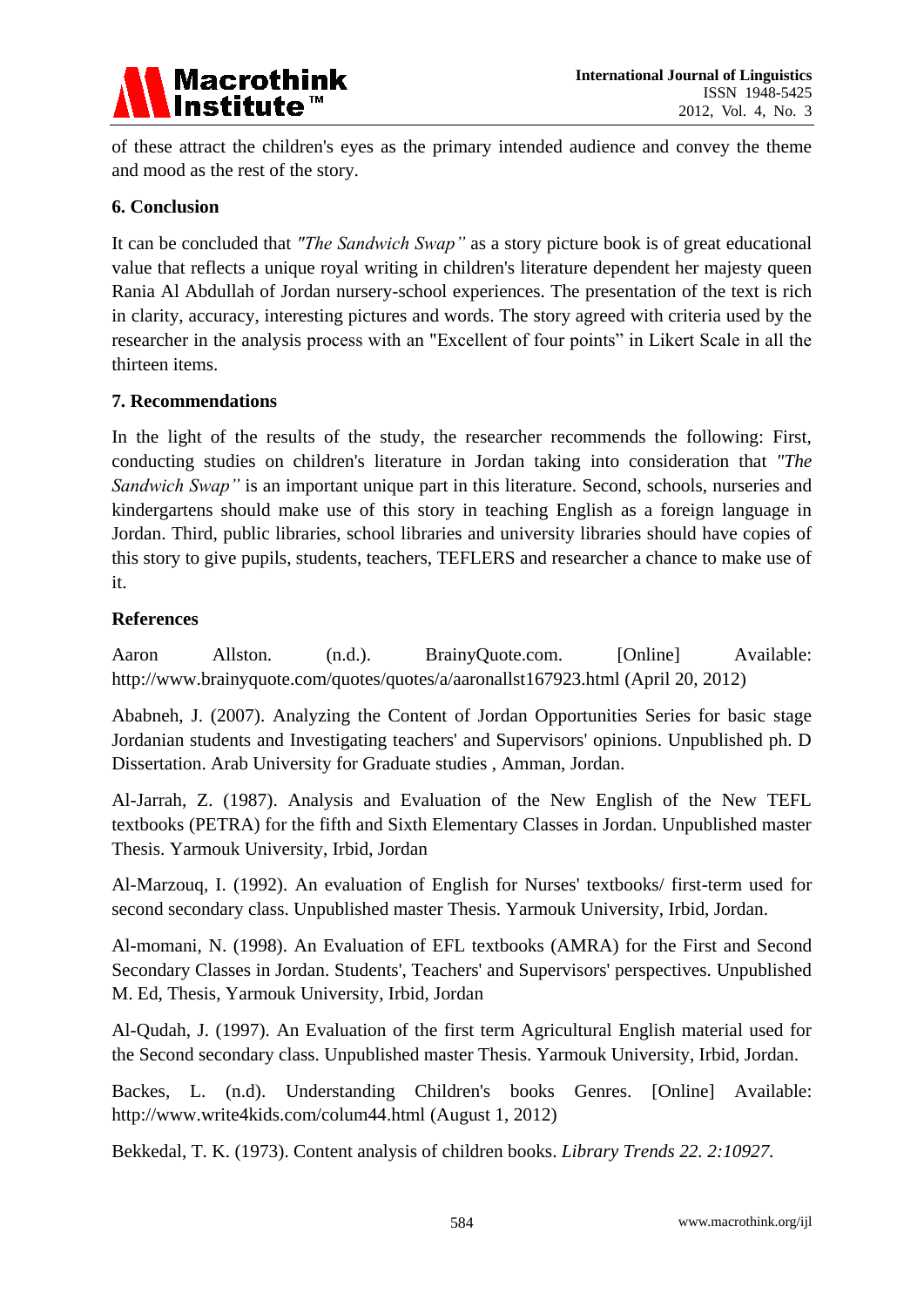

Benson A. (n.d.). BrainyQuote.com. [Online] Available: http://www.brainyquote.com/quotes/quotes/a/amberbenso420125.html (July 17, 2012)

Berelson, B. (1952). Content Analysis in Communication Research. Glencoe, Ill: Free Press.

Calabrese, L. (2010). [The Children's Book Review.](http://www.thechildrensbookreview.com/weblog/2010/weblog/2010/weblog/2010/weblog/2010/weblog/2010/weblog/2010/weblog/2010/weblog/2010/weblog/2010/weblog/2010/weblog/2010/weblog/2010/weblog/2010/weblog/2010/weblog/2010/weblog/2010/weblog/2010/weblog/2010/weblog/2010/weblog/2010/weblog/2010/weblog/2010/weblog/2010/weblog/2010/about) [Online] Available: http://www.thechildrensbookreview.com/weblog/2010/11/how-picture-books-play-a-role-in-a -child%E2%80%99s-development.html (July 24, 2012)

Doris Lessing. (n.d.). BrainyQuote.com. [Online] Available: http://www.brainyquote.com/quotes/quotes/d/dorislessi379855.html (April 20, 2012)

El-Mostafa, A. (1988). An Evaluation Of TEFL textbooks (PETRA) for the First preparatory Class in Jordan. Unpublished master Thesis. Yarmouk University, Irbid, Jordan.

Fitzpatrick, M., & McPherson, B. J. (2010). Coloring Within the Lines: Gender Stereotypes in Contemporary Coloring Books. Sex Roles 62:127-137. http://dx.doi.org/10.1007/s11199-009-9703-8

Gooden, A. M., & Gooden, M. A. (2001). Gender Representation in Notable Children's Picture Books: 1995-1999. *Sex Roles, 45*(1/2), 89-101. http://dx.doi.org/10.1023/A:1013064418674

Grauerholz, E., & Pescosolido, A. (1989). Gender Representation in Children's Literature. *Gender and Society, 3*(1), 113-125. http://dx.doi.org/10.1177/089124389003001008

Hamilton, M. C., Anderson, D., Broaddus, M., & Young, K. (2006). Gender

Heflin, B. R., & Barksdale-Ladd, M. A. (2001). African American children's literature that helps students find themselves: Selection guidelines for grades K–3. *Reading Teacher, 54*(8), 810–19.

Holsti, O. R. (1969). Content Analysis for the Social Sciences and Humanities. Reading, MA: Addison-Wesley.

[Kennedy,](http://childrensbooks.about.com/bio/Elizabeth-Kennedy-5394.htm) E. (2012) Picture Book: The Definition. [Online] Available: http://childrensbooks.about.com/od/childrensbooksglossary/g/picture\_book.htm (July 20, 2012)

Kramer, M. R. (2012). The Importance of Children's Literature. [Online] Available: http://www.oldtowncrier.com/archive/901-the-importance-of-childrens-literature (July 18, 2012)

Lynch-Brown, C., & Tomlinson, C. (2005). Essentials of Children's Literature, 5th edition. Chapter 1. Learning about children and their literature.

Magableh, W. (2000). An Evaluation of the Functional English Language textbook for the Commercial first Secondary Class in Jordan. Unpublished master Thesis. Yarmouk University, Irbid, Jordan.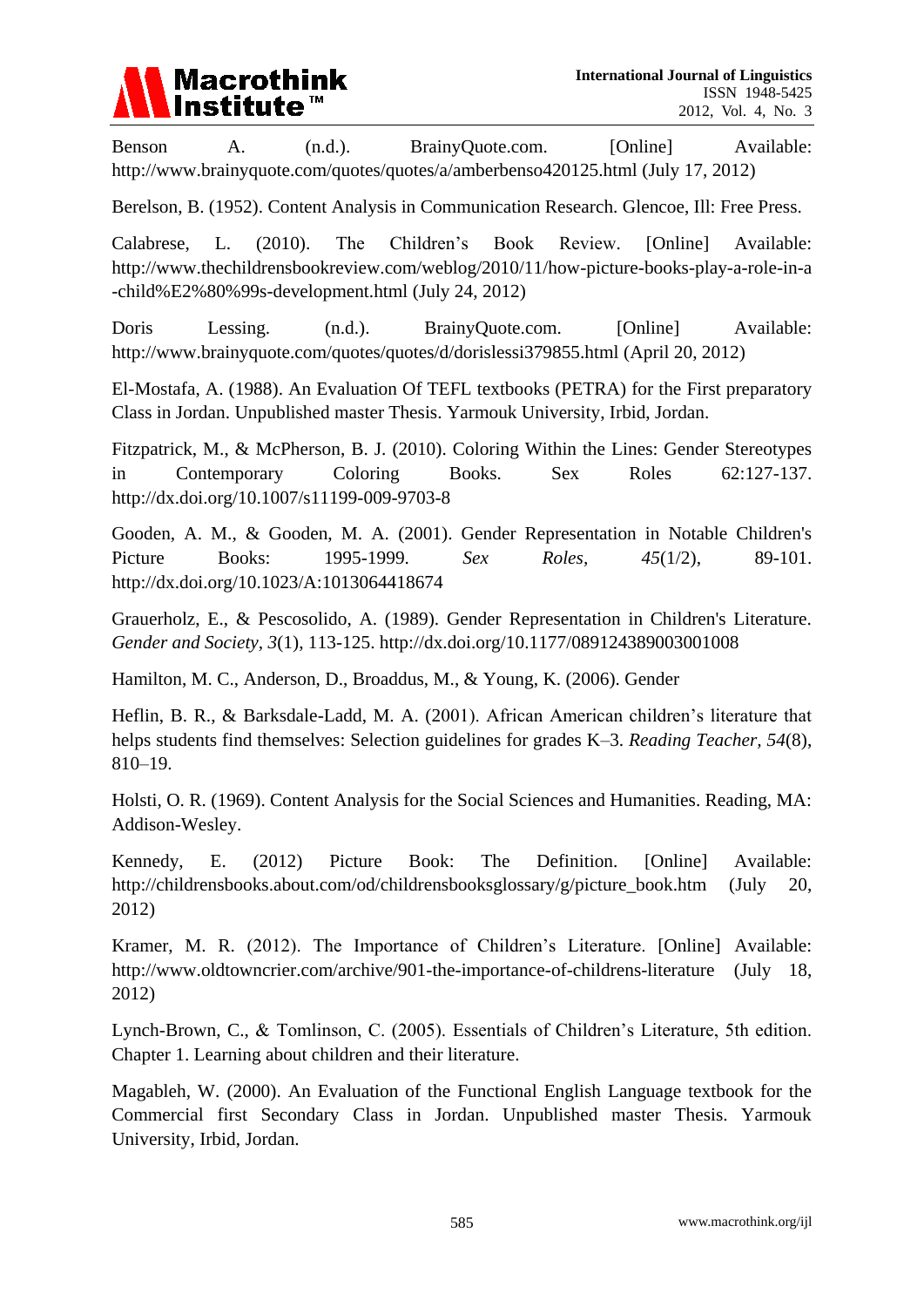

[Odgers,](http://suite101.com/profile.cfm/Sallyodgers) S. (2012). Writing a Children's Book. [Online] Available: http://suite101.com/lesson.cfm/18507/1761/1 (August 1, 2012)

Palmquist, M.(1990).Content Analysis. [Online] Available: http://www.colostate.edu/Depts/writingCenter/references/search/content/page2.htm (April 25, 2012)

Stemler, S. (2001). An overview of content analysis. *Practical Assessment, Research & Evaluation*, *7*(17). [Online] Available: http://PAREonline.net/getvn.asp?v=7&n=17 (April 20, 2012)

Stereotyping and Under-representation of Female Characters in 200 Popular Children's Picture Books: A Twenty-first Century Update. *Sex Roles, 55*, 757-765

Thibault, M. (n.d.). Children's literature promotes understanding. [Online] Available: http://www.learnnc.org/lp/pages/635 (July 19, 2012)

Tuchman B. (n.d.). BrainyQuote.com. BrainyQuote.com. [Online] Available: http://www.brainyquote.com/quotes/quotes/b/barbaratuc112343.html (July 17, 2012)

# **Appendix A**

| <b>Assessing children's Literature checklist</b>  |               |       |              |            |         |               |              |                  |
|---------------------------------------------------|---------------|-------|--------------|------------|---------|---------------|--------------|------------------|
| "The Sandwich Swap" By                            |               |       |              |            |         |               |              |                  |
| Queen Rania Al Abdullah of                        |               |       |              |            | Lacking |               |              | Applicable       |
| Jordan and Kelly DiPucchio.                       |               |       |              |            |         |               |              |                  |
|                                                   |               |       |              |            |         |               |              |                  |
|                                                   | Excellent (4) | 5000C | Adequate (2) | Poor $(1)$ | Totally | Mandatory (m) | Optional (o) |                  |
|                                                   |               |       |              |            | ⊜       |               |              | $\sum_{i=1}^{n}$ |
| A. The title :                                    |               |       |              |            |         |               |              |                  |
|                                                   |               |       |              |            |         |               |              |                  |
| 1-The title is unambiguous, appropriate and clear |               |       |              |            |         |               |              |                  |
| without a play on words.                          |               |       |              |            |         |               |              |                  |
| 2- The title is semantically attractive.          |               |       |              |            |         |               |              |                  |
| <b>B.</b> The story:                              |               |       |              |            |         |               |              |                  |
| 1-The story is suspenseful.                       |               |       |              |            |         |               |              |                  |
|                                                   |               |       |              |            |         |               |              |                  |
|                                                   |               |       |              |            |         |               |              |                  |
| 2-The story is appropriate for the children's age |               |       |              |            |         |               |              |                  |
| that written to.                                  |               |       |              |            |         |               |              |                  |
|                                                   |               |       |              |            |         |               |              |                  |
| 3-The story encourages positive dialogues.        |               |       |              |            |         |               |              |                  |
|                                                   |               |       |              |            |         |               |              |                  |
| 4 -The story has a happy positive end.            |               |       |              |            |         |               |              |                  |
| C. Characters:                                    |               |       |              |            |         |               |              |                  |